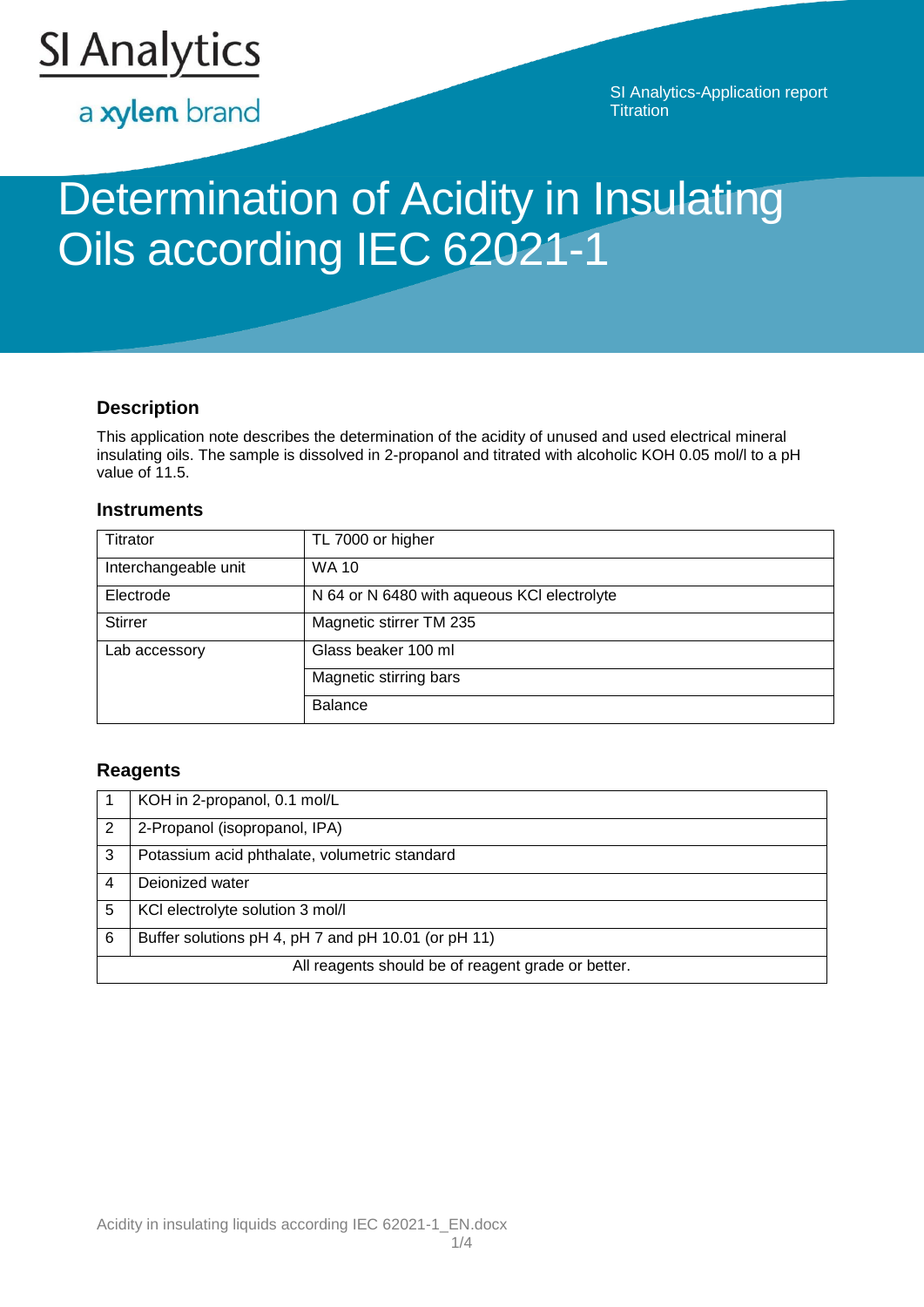## **Standardization of Potassium Hydroxide Solution**

Standard volumetric alcoholic solution potassium hydroxide 0.05 mol/l.

Add 3,0 g of potassium hydroxide to 1 000 ml ± 10 ml of 2-propanol. Boil gently for 10 min to effect solution. Cool and stopper the flask. Allow the solution to stand in the dark for 2 days and then filter the supernatant liquid through a 5 µm membrane filter. Store in a suitable amber glass bottle.

We recommend to use either ready to use alcoholic KOH 0.05 mol/l titrant solution or prepare it from a KOH 0.1 mol/l in 2-propanol by diluting 1/1 with 2-propanol

Please refer to the standard method Titer KOH and the application note "Titer strong bases".

## **Titration solvent**

2-propanol (isopropanol, IPA).

#### **Blank value determination**

Perform a blank titration on 40 ml titration solvent. Open the refilling hole of the N 64 and carefully move the ground joint of the electrode so that 1-2 drops of the KCl solution flow out. Rinse the electrode with water and then immerse the electrode and the titration tip into the solvent. Start stirring and then start the blank method.

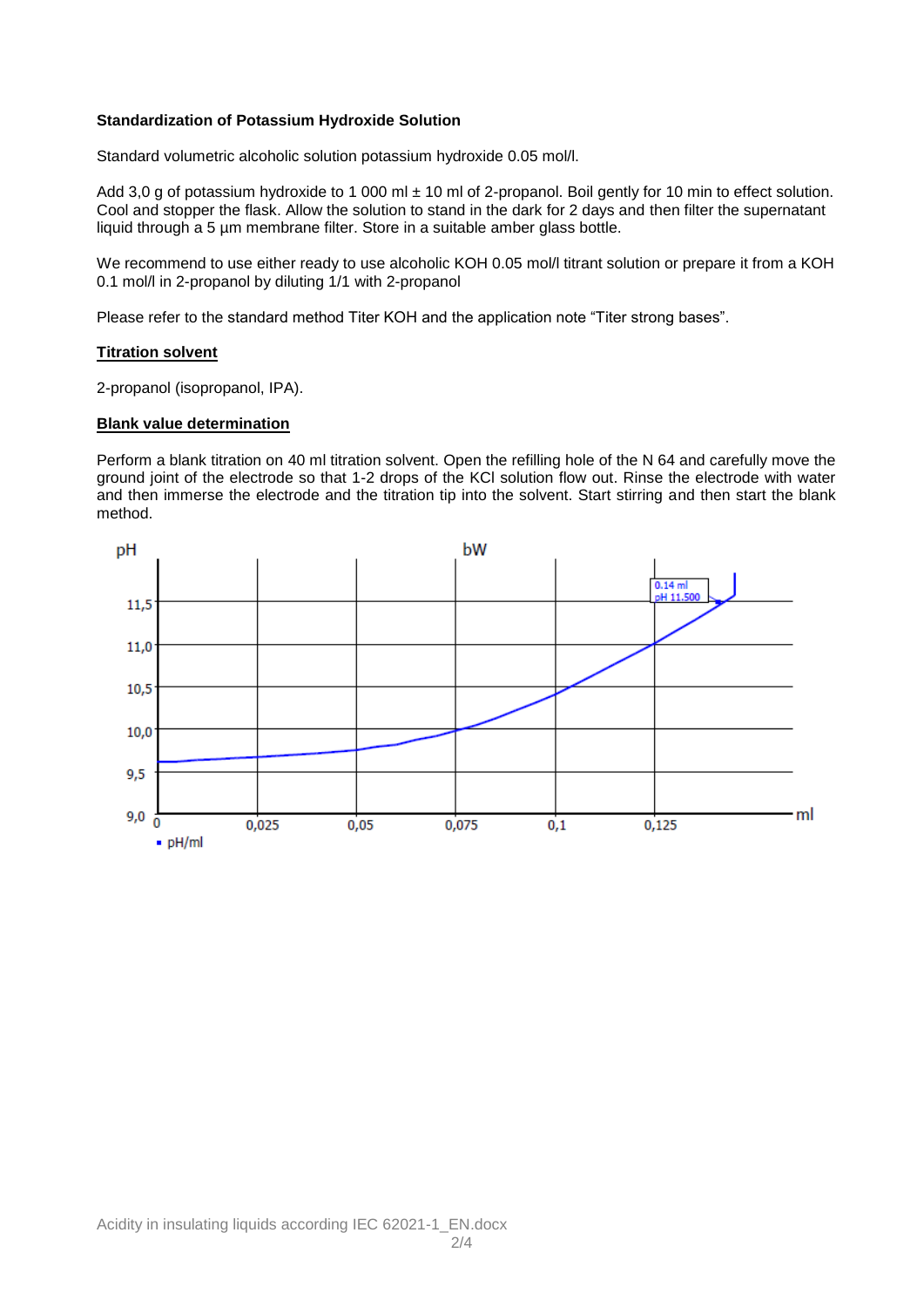| Default method          | ۰                          |                            |                          |
|-------------------------|----------------------------|----------------------------|--------------------------|
| Method type             | <b>Automatic Titration</b> |                            |                          |
| Modus                   | Linear                     |                            |                          |
| Measured value          | рH                         |                            |                          |
| Measuring speed / drift | User defined               | Minimum holding time       | 5s                       |
|                         |                            | Maximum holding time       | 15 <sub>s</sub>          |
|                         |                            | Measuring time             | 2s                       |
|                         |                            | Drift                      | 10 mV/min                |
| Initial waiting time    | 20 <sub>s</sub>            |                            |                          |
| Linear steps            | 0.01 or 0.005ml            |                            |                          |
| Damping                 | average                    | <b>Titration direction</b> | increase                 |
| Pretitration            | off ml                     | Delay time                 | 0 <sub>s</sub>           |
| End value               | pH 11.5                    |                            |                          |
| EQ                      | Off                        | Slope value                | $\overline{\phantom{a}}$ |
| Max. titration volume   | $0.3$ ml                   |                            |                          |
| Dosing speed            | 100%                       | Filling speed              | 30 <sub>s</sub>          |

## Calculation:

# Result  $ml = X$  at  $Y$  [11.5]

| : ml x د. | i of titrant at a fixed pH value<br>isumbtion<br>ن. ا<br>. |
|-----------|------------------------------------------------------------|
|-----------|------------------------------------------------------------|

The result is stored as global variable M01.

When the titration is finished rinse the electrode and titration tip with fresh solvent and then with water. After a couple of titrations it is recommend to put the electrode in KCl solution for re-hydration for 1-2 hours.

#### **Sample titration**

Weigh 5 g into the 100 ml beaker and add 40 ml titration solvent. Add a stirrer bar, and swirl until the sample is completely dissolved. Open the refilling hole of the N 64 and carefully move the ground joint of the electrode so that 1-2 drops of the KCl solution flow out. Rinse the electrode with water and then immerse the electrode and the titration tip into the solvent. Start stirring and then start the sample method.